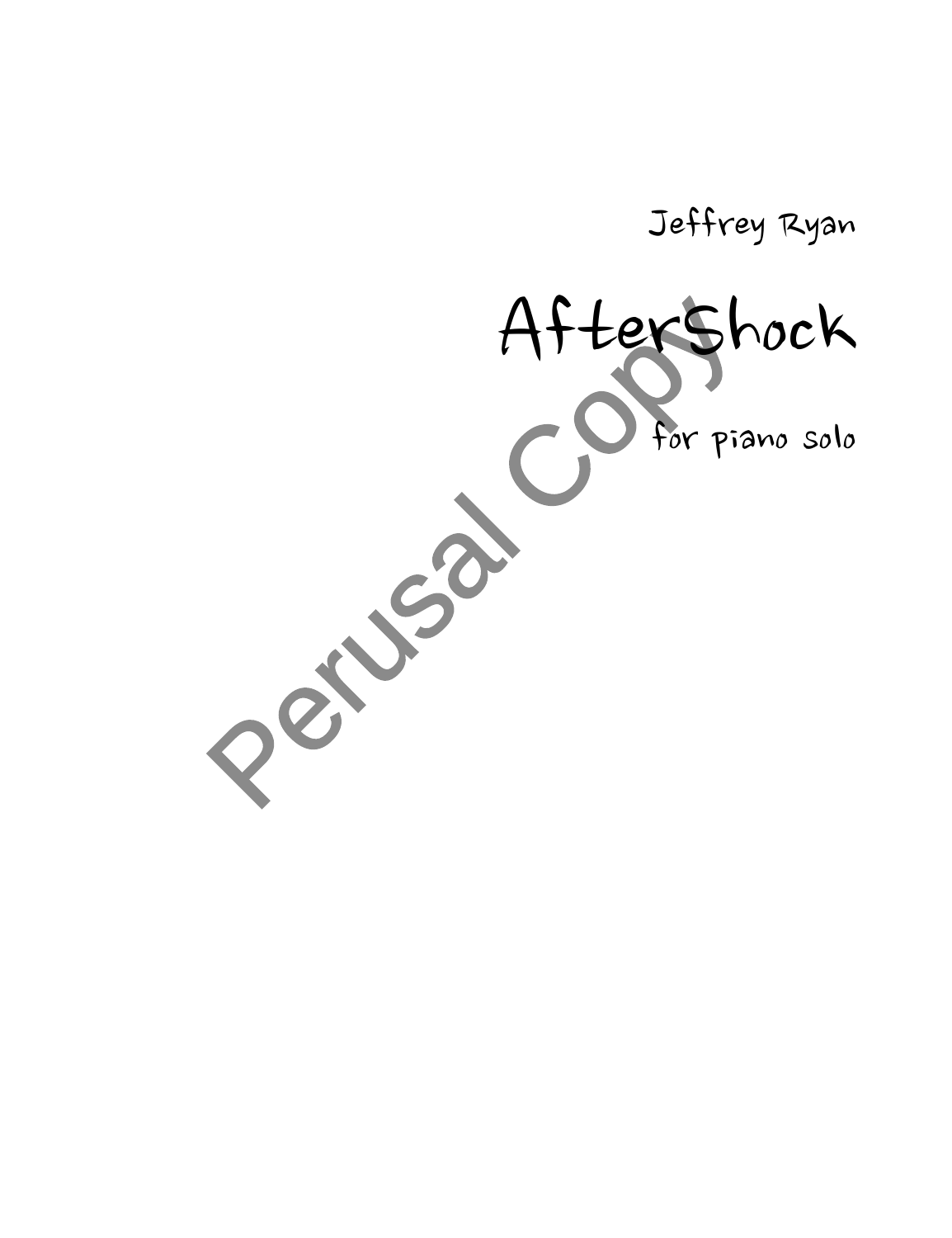Jeffrey Ryan

## AfterShock

## *Performance notes:*

Timing: 5'40"

Pedal markings must be carefully observed.

## *Programme note:*

Perudical Contexts:<br>
In the carefully observed.<br>
note:<br>
a short work for solo piano in two connected movements. In the searching<br>
movement After, extensive use is made of silently held keys to create cle<br>
riving insistent *AfterShock* is a short work for solo piano in two connected movements. In the searching and portentous first movement *After*, extensive use is made of silently held keys to create clouds of sympathetic harmonic resonances. In the second movement *Shock*, the fuse is lit, and the music explodes into driving insistent rhythms and patterns covering the entire keyboard.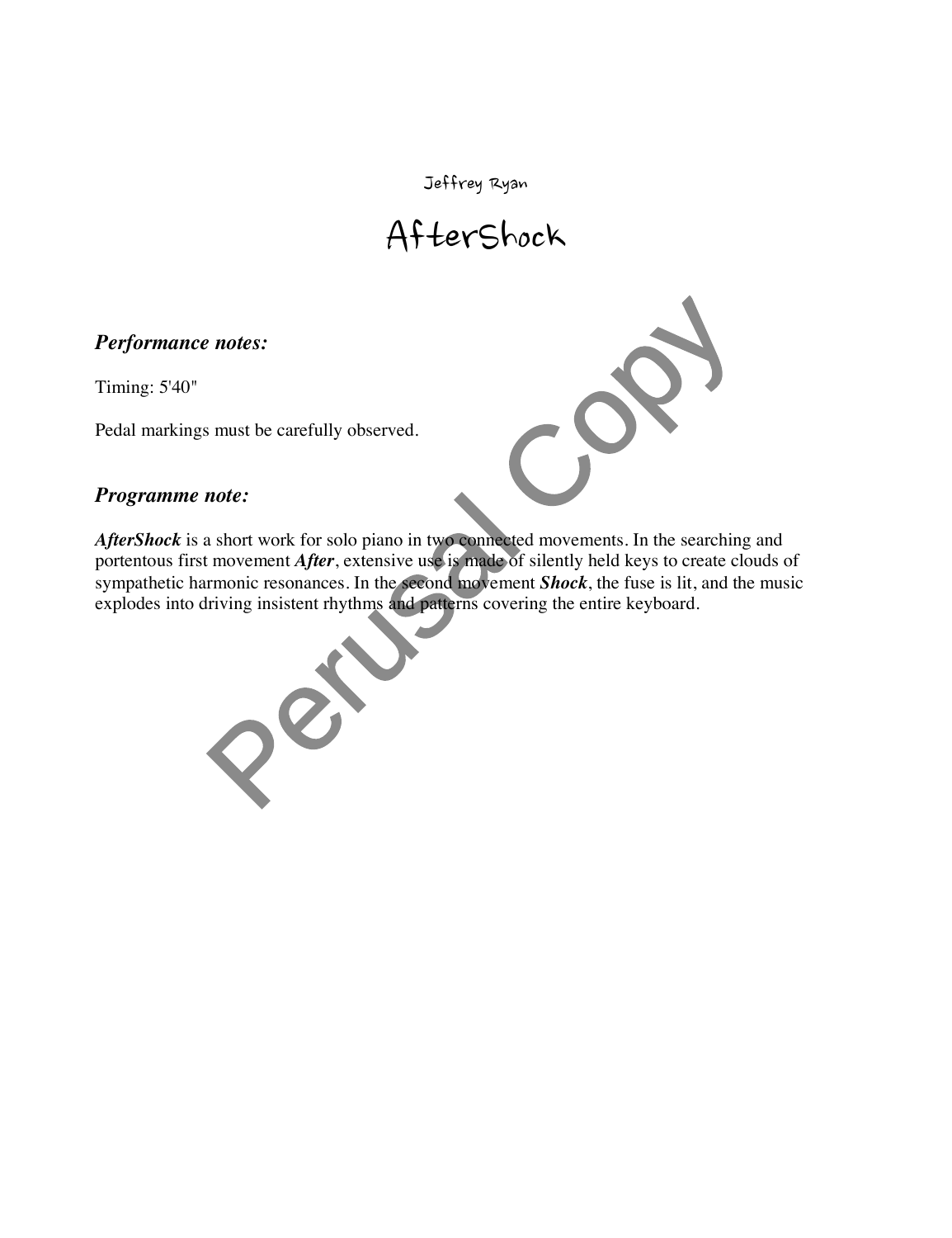AfterShock<br>for piano solo<br>After

Jeffrey Ryan



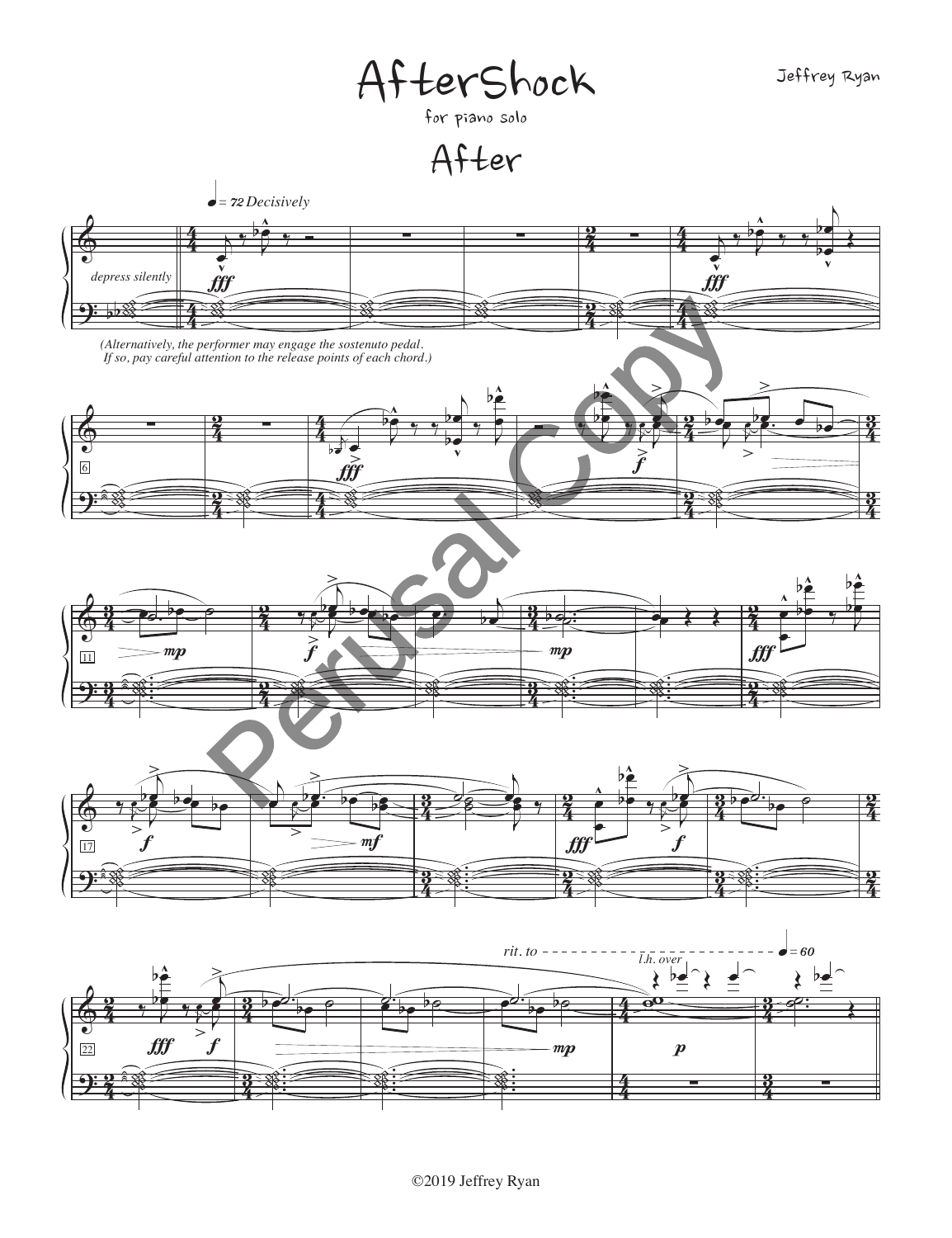

*resonances of the held keys. At the proper tempo, the overtones will ring as an echo on the second eighth.*

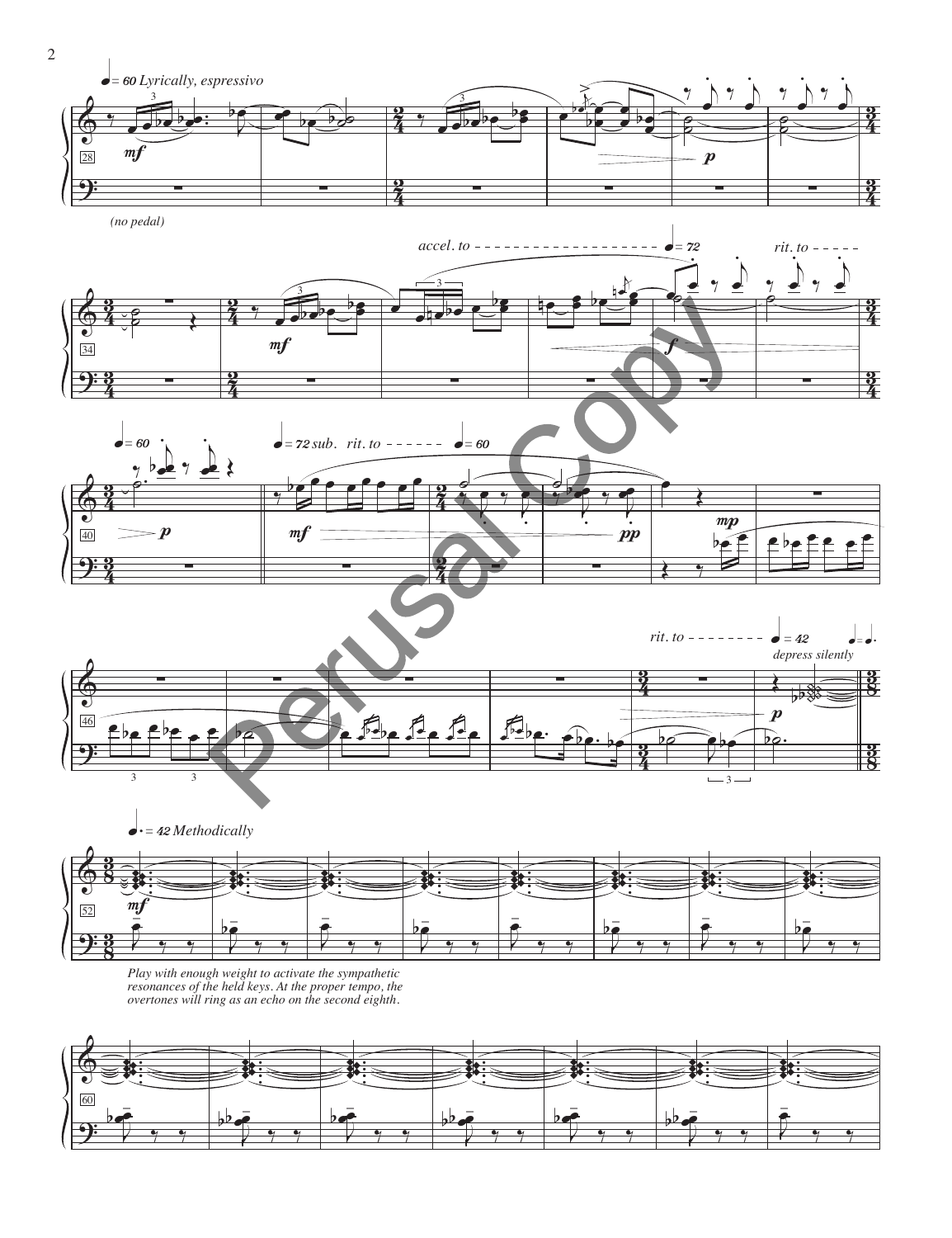









 $\overline{p_{\bullet}}$  $\overline{b}$  $\overrightarrow{\mathbf{p}}$  $\overline{p_{\bullet}}$  $\overline{b}$  $\flat$  $b$ 102

transfer  $(\mathcal{S}^{vb})$  to l.h.  $\Lambda\!T\!A\!C\!C\!A!$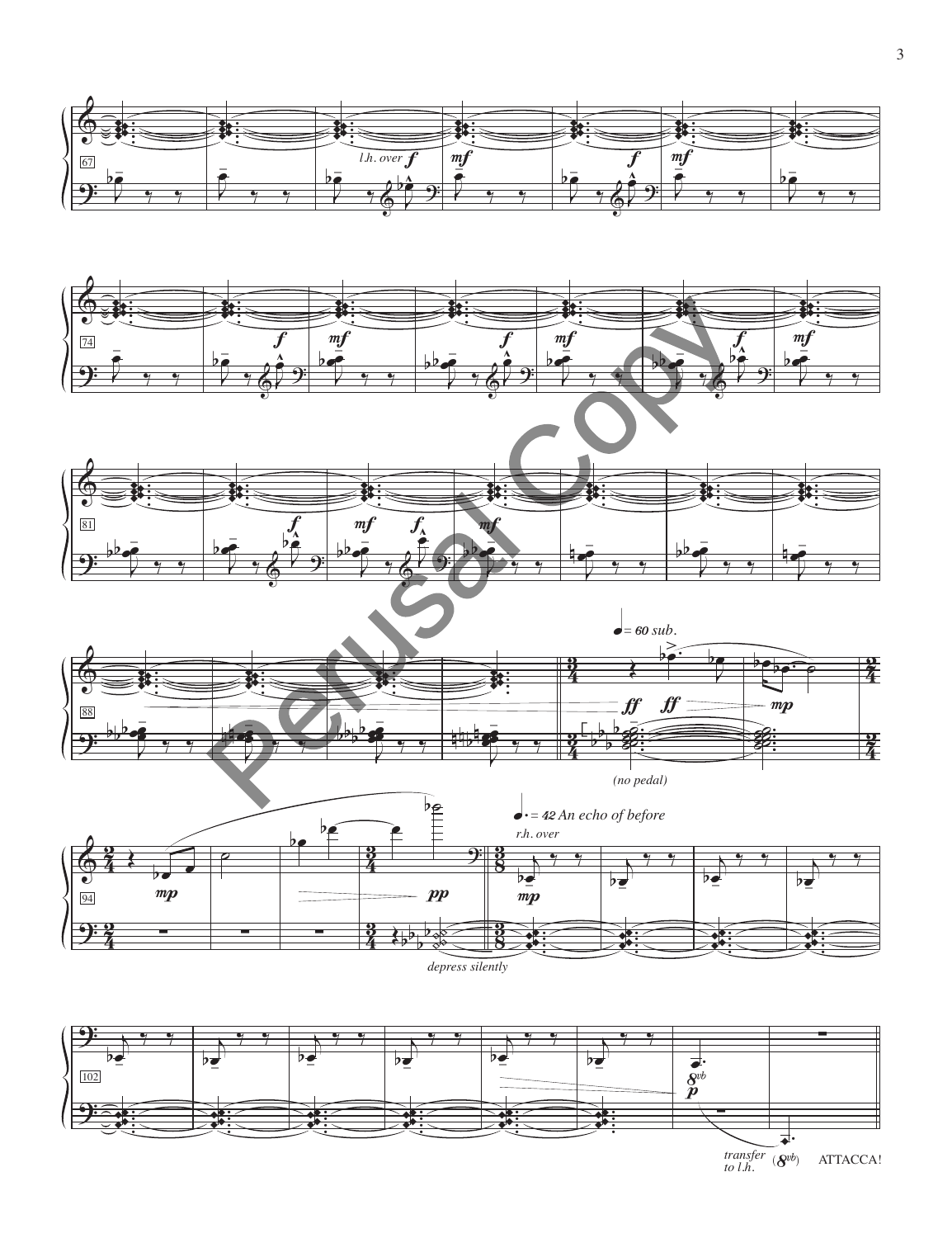Shock









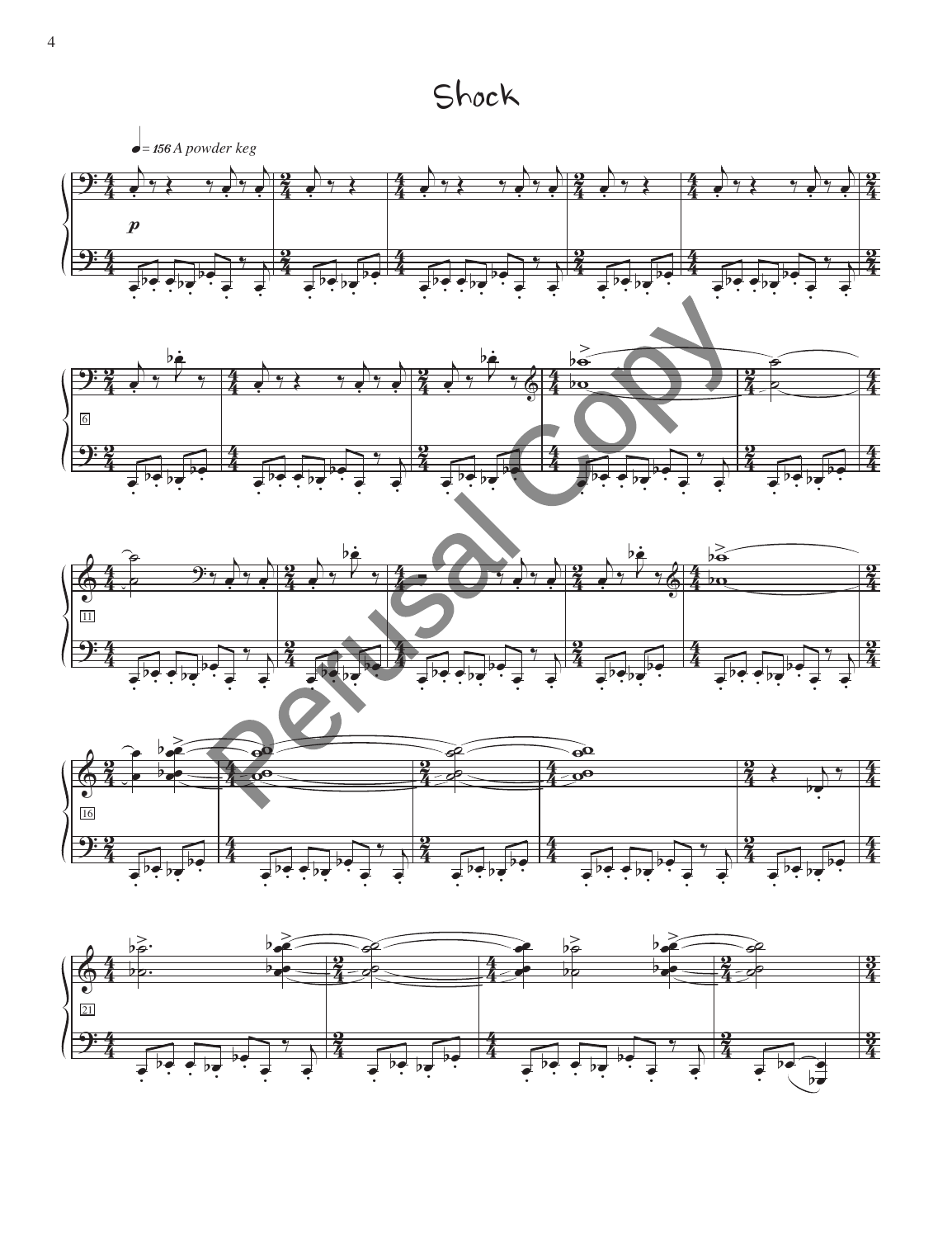



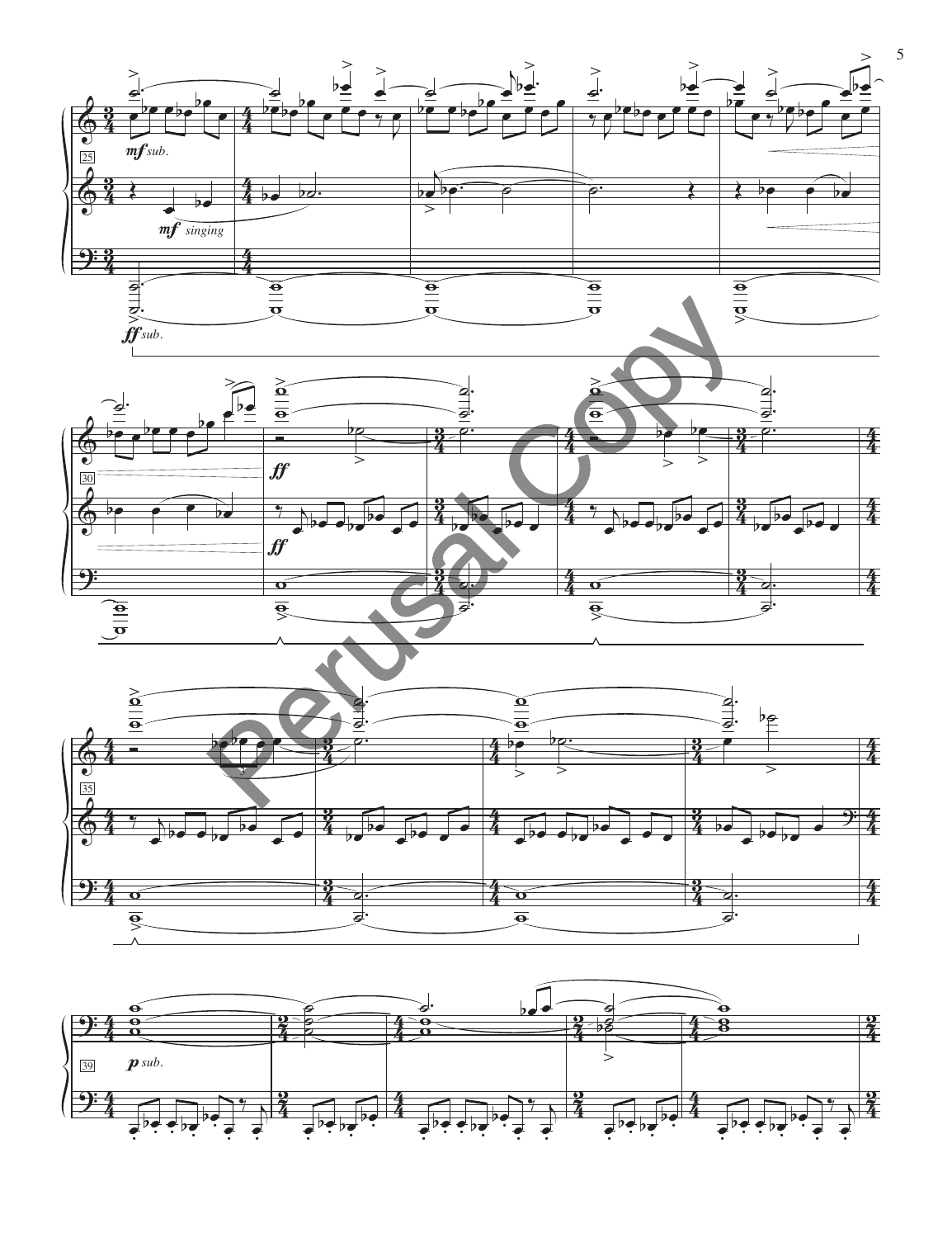